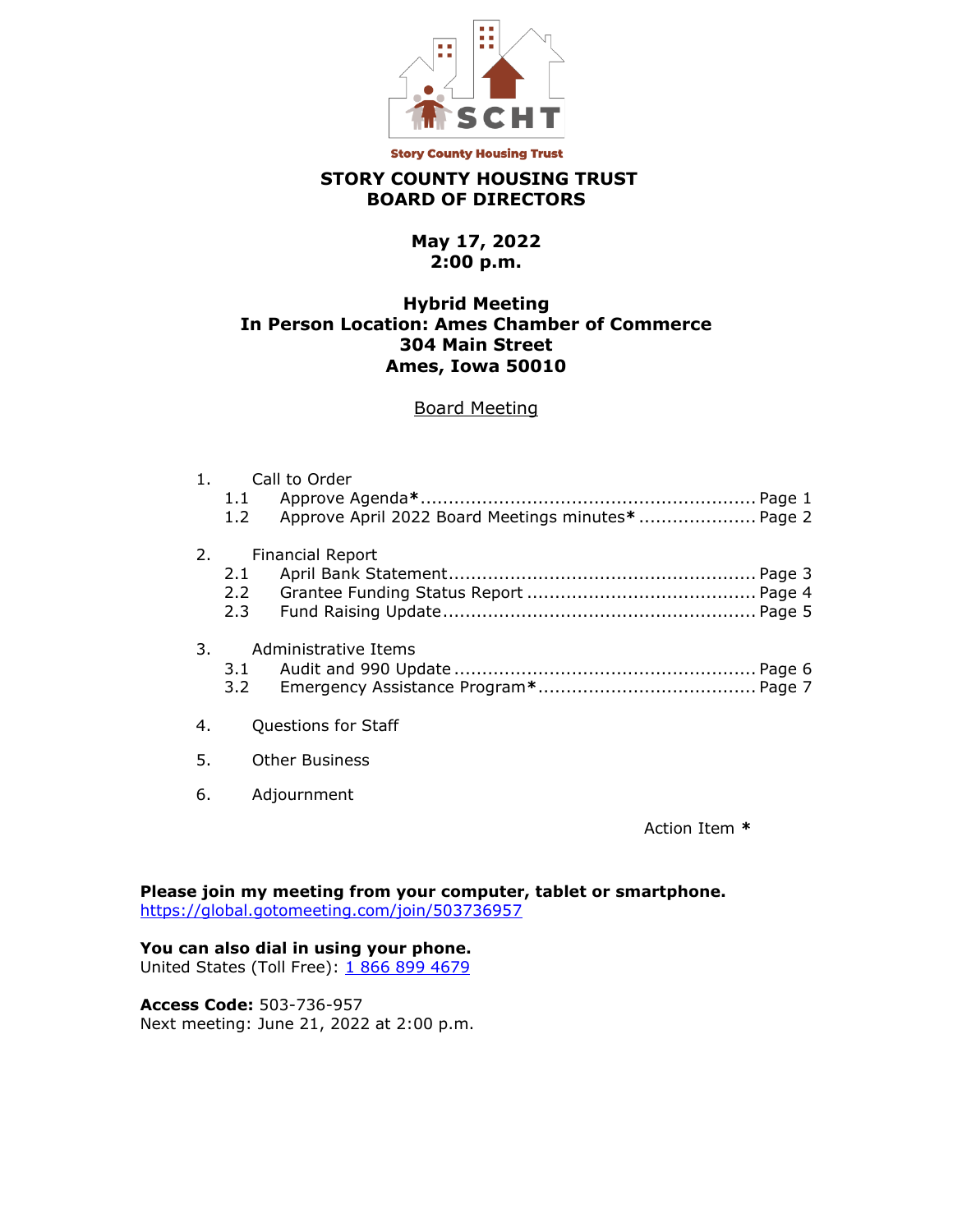

May 2022 Item No. 1.2

## **ISSUE: Approval of Meeting Minutes**

VOTE: Approve the minutes of the April 19, 2022, SCHT Board Meetings.

## **BACKGROUND:**

[Click here for a copy of the April 19, 2022 Meeting Minutes.](https://cirtpadotorg.files.wordpress.com/2022/05/scht-april-19-2022-meeting-minutes.pdf)

## **RECOMMENDATION:**

Approve the minutes of the April 19, 2022 SCHT Board Meetings.

## **STAFF CONTACTS:**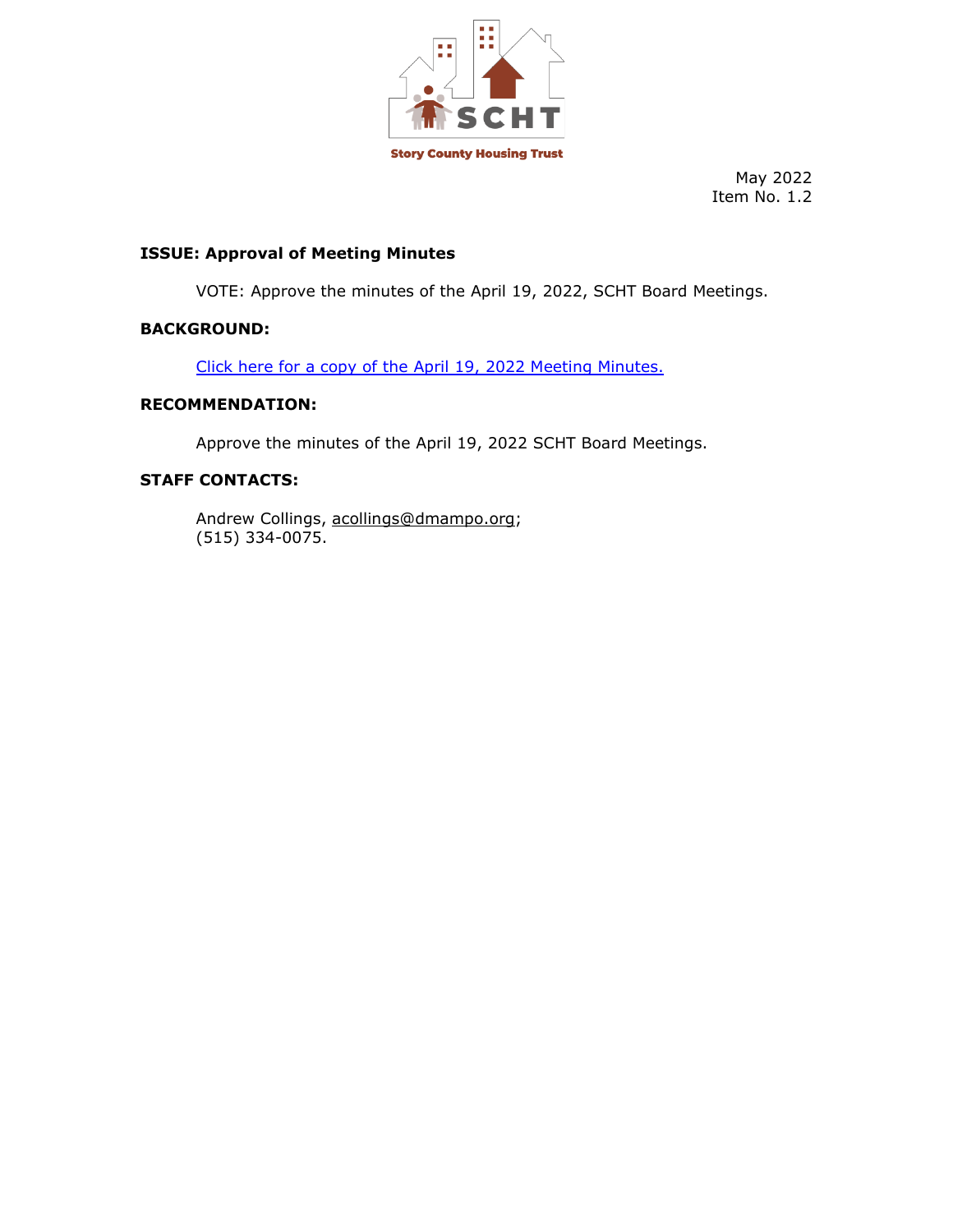

May 2022 Item No. 2.1

## **ISSUE: April Bank Statement**

REPORT: Review the April Bank Statement.

## **BACKGROUND:**

[Click here for a copy of the](https://cirtpadotorg.files.wordpress.com/2022/05/april-2022-bank-statement.pdf) April Bank Statement.

## **RECOMMENDATION:**

None. Report and discussion only.

## **STAFF CONTACTS:**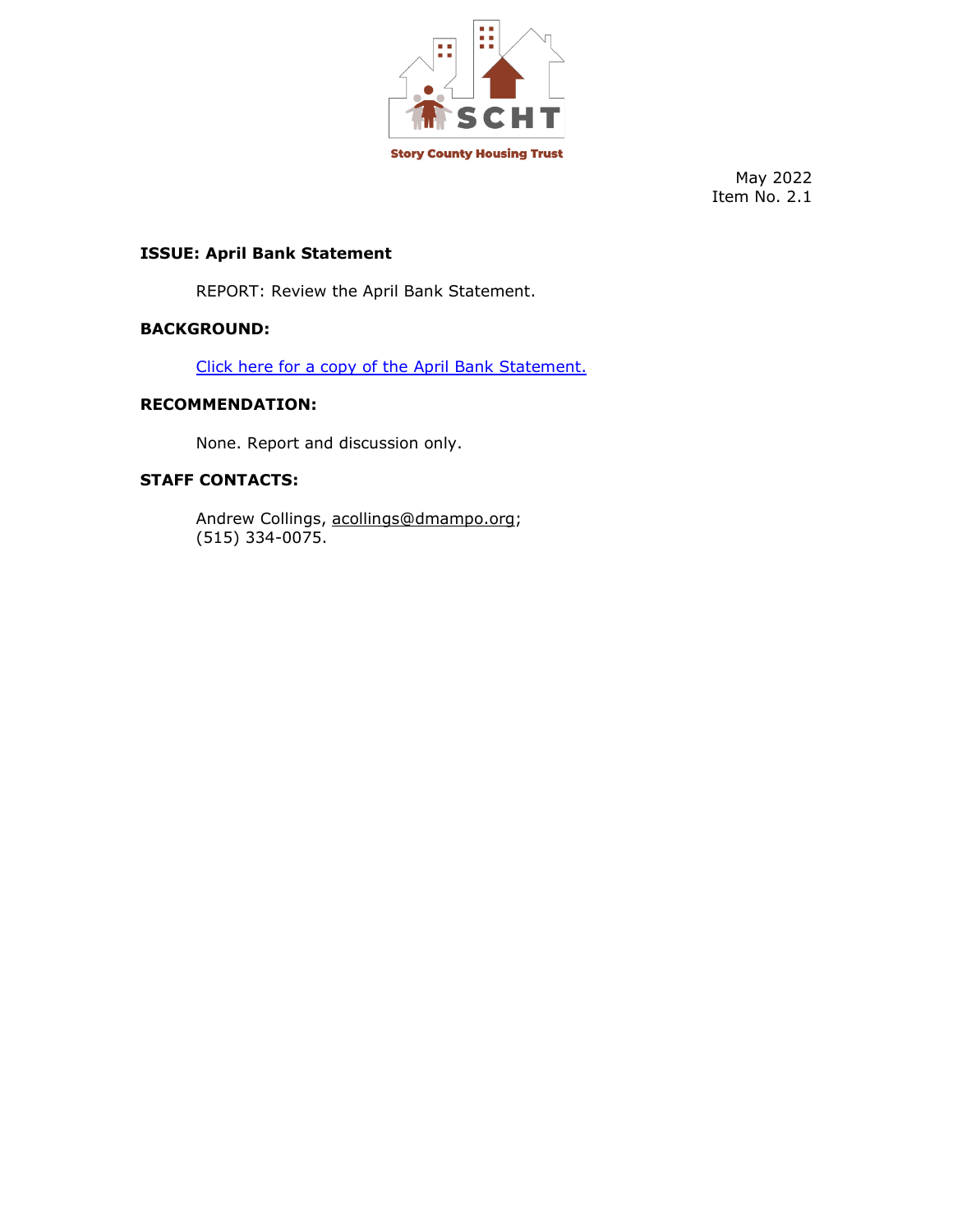

May 2022 Item No. 2.2

## **ISSUE: Grantee Funding Status Report**

REPORT: Review the Grantee Funding Status Report.

## **BACKGROUND:**

Staff tracks submitted pay requests from grantees and payments made by the SCHT. Cells highlighted in green are paid amounts, cells in yellow are pending.

[Click here for a copy of the Grantee Funding Status Report.](https://cirtpadotorg.files.wordpress.com/2022/05/grantee-funding-status-report-may-2022.pdf)

#### **RECOMMENDATION:**

None. Report and discussion only.

#### **STAFF CONTACTS:**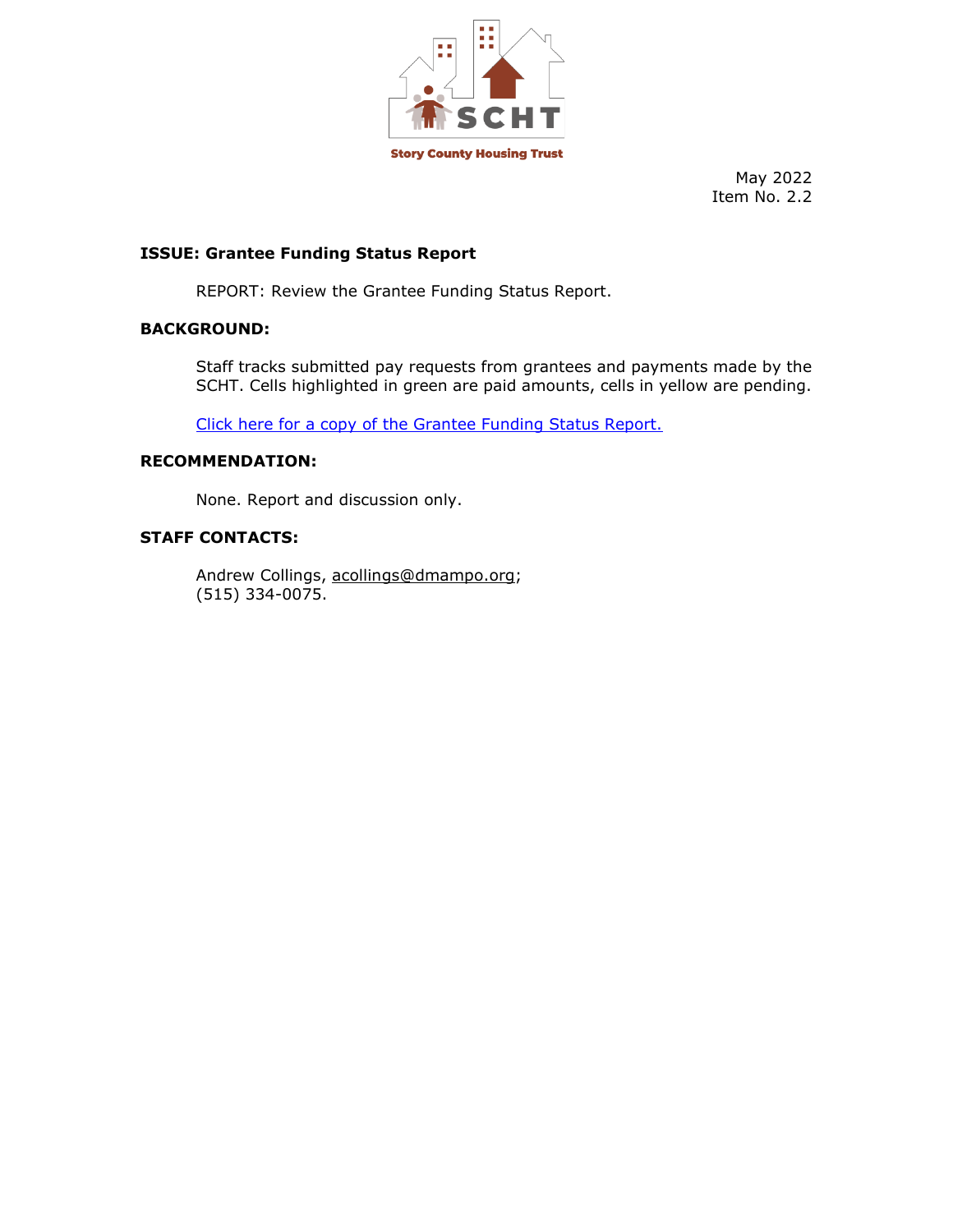

May 2022 Item No. 2.3

# **ISSUE: Fund Raising Update**

REPORT: Review fund raising efforts for the SCHT.

## **BACKGROUND:**

[Click here for a copy of the fund raising tracking sheet.](https://cirtpadotorg.files.wordpress.com/2022/05/local-match-summary-may-2022.pdf)

## **RECOMMENDATION:**

None. Report and discussion only.

# **STAFF CONTACTS:**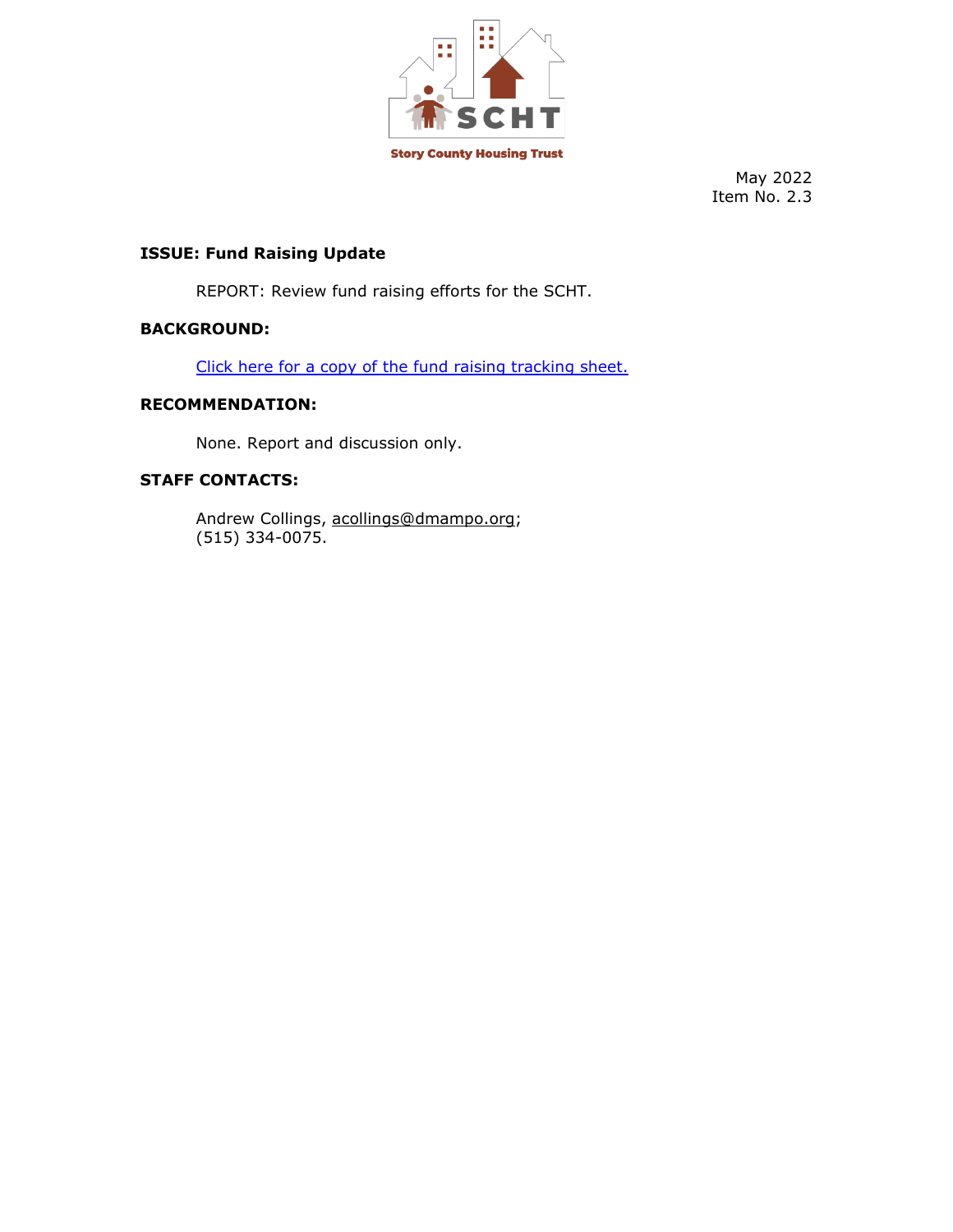

May 2022 Item No. 3.1

#### **ISSUE: Audit and 990 Update**

REPORT: Review of the progress on the FY 2021 audit and Form 990.

#### **BACKGROUND:**

Nick with Schnurr &.Company reported that the draft 2021 audit and Form 990 is currently going through their internal review process. A copy should be ready by the June meeting for review and approval.

## **RECOMMENDATION:**

None. Report and discussion only.

#### **STAFF CONTACTS:**